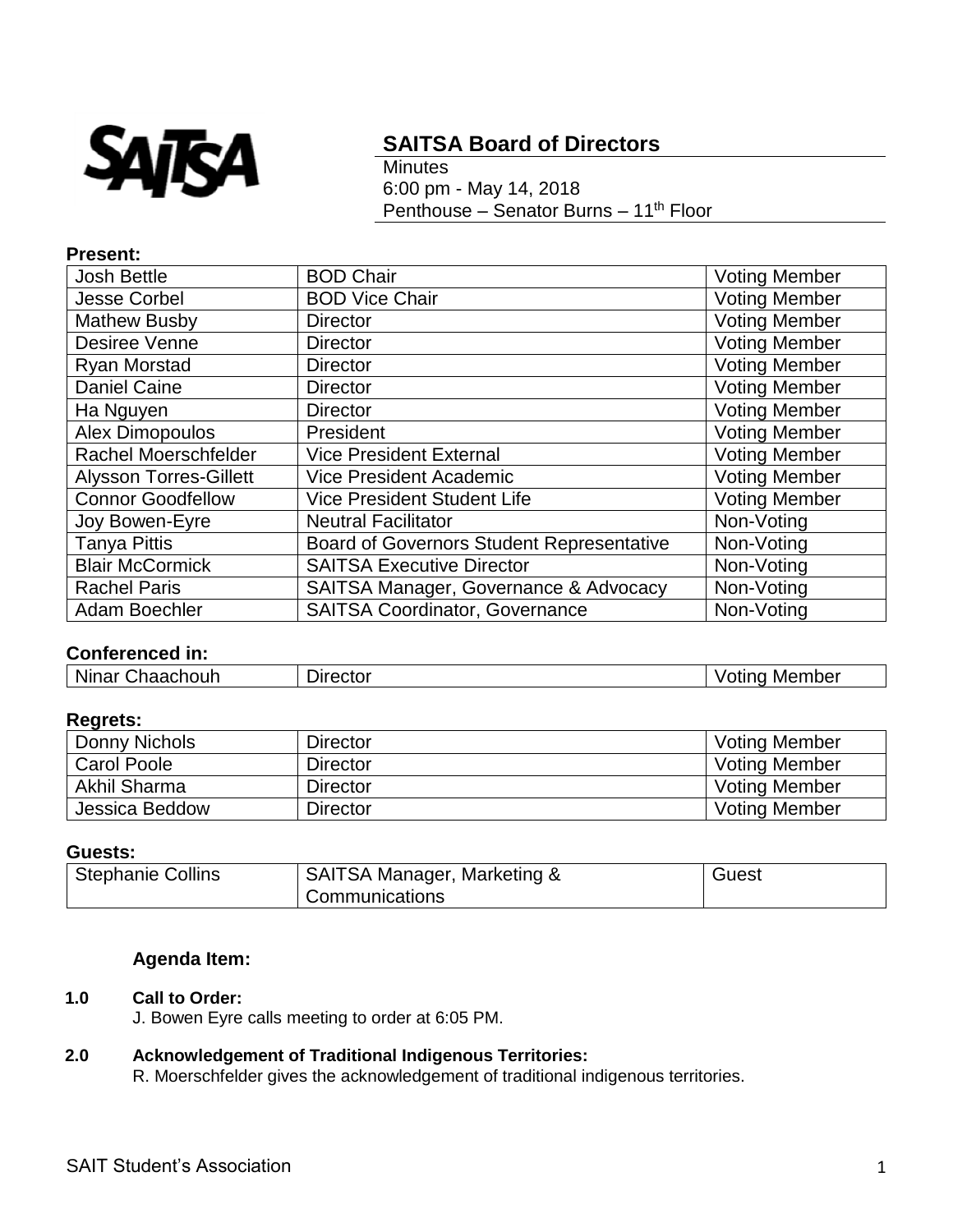# **3.0 Conflict of Interest Check:**

No conflicts noted.

# **4.0 Approval of the Agenda:**

## **Motion:**

Move to approve the agenda for the May 14, 2018 Regular Meeting of the SAITSA Board of Directors.

**M. Busby Carried**

## **5.0 Adoption of Minutes:**

## **5.1 Regular Meeting of the Board from April 9, 2018 5.2 Special Meeting of the Board from April 16, 2018 Motion:**

Move to approve the Regular Meeting Minutes of the Board from April 9, 2018 and the Special Meeting Minutes of the Board from April 16, 2018.

> **C. Goodfellow Carried**

# **6.0 Marcom Presentation:**

# **6.1) SAITSA rebranding update**

S. Collins gives an update on the SAITSA rebrand to the Board of Directors.

## **7.0 Individual Reports:**

## **7.1) President**

A. Dimopoulos verbally reported that transition has been ongoing, the new Executive Council members are now in their offices. The Finance Committee is prepared to welcome incoming President A. Torres-Gillett as Chair. Things are good at SAITSA.

## **7.2) Vice President External**

Report as submitted.

## **7.3) Vice President Academic**

Report as submitted.

## **7.4) Vice President Student Life**

C. Goodfellow verbally reported on two goals. First, the Campus Activities Board is drafting job descriptions, incoming VPSL Jess Beddow is excited to pick up the ball and carry forward this initiative. Second, the implementation of Campus Vibe, a one stop shop to support clubs.

## **7.5) Board of Governors Student Representative**

Report as submitted.

## **Motion:**

Move to duly accept Tanya Pittis to attend the SAIT Board of Governors May 31st meeting.

**J. Bettle Carried**

**7.6) Executive Director:** Report as submitted.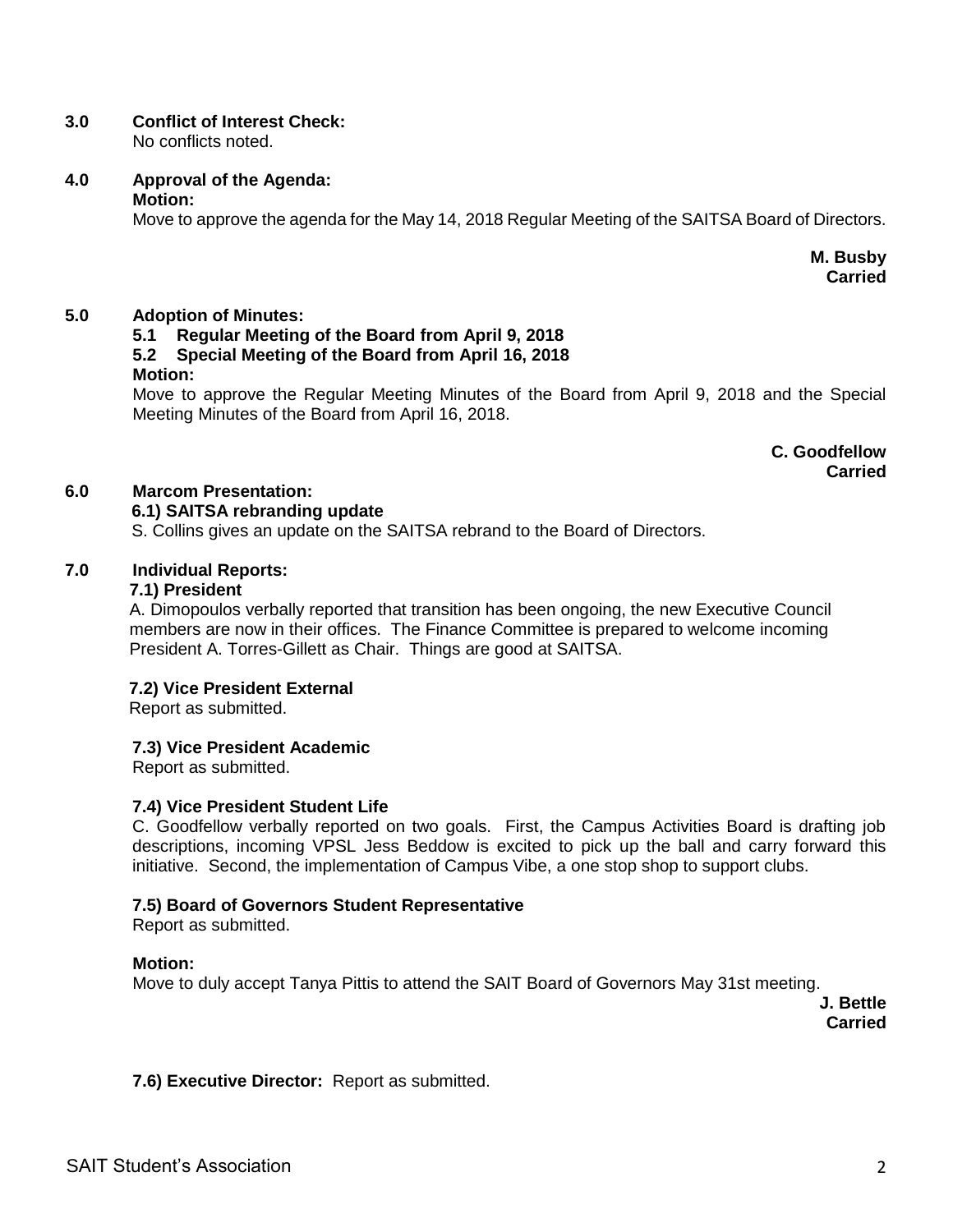## **8.0 Committee Reports:**

# **8.1 Campus Life Committee**

C. Goodfellow reported the committee has not met, as a standing committee of the Board of Directors, looking to be dissolved in the Bylaw rewrite.

## **8.2 Finance Committee**

A. Dimopoulos reported the committee is prepared to welcome a new Chair, incoming President A Torres-Gillett. Reviewed financials, Gateway is doing well. The Budget will be brought to the June 4<sup>th</sup> BOD meeting, Blair working with departments for input. The committee meets on the last Wednesday of the month at 5 pm.

## **8.3 Governance Committee**

A. Torres-Gillett reported that the committee is concluding Bylaw work, a draft copy has been sent to the lawyers for review.

#### **8.4 Advocacy Committee**

R. Moerschfelder reported that the committee has not met since the last meeting of the Board of Directors.

#### **8.5 Student Expansion Advisory Committee**

B. McCormick reported that the committee has not met since the last meeting of the Board of **Directors** 

#### **8.6 Strategic Plan Committee**

A. Torres-Gillett reported that the committee has been busy, met to flush out and draft the final version of the strategic plan. This is an item for approval later in this agenda.

**9.0 Action Items:** No action items.

#### **10.0 Business Items:**

## **10.1 Governance Committee member ratification – M. Holt**

#### **Motion:**

Move to approve Mitchell Holt as a member of the Governance Committee starting May 15, 2018.

## **A. Torres-Gillett Carried**

## **10.2 SAITSA Donation**

**Motion:**

Move to approve the Gift Agreement presented and discussed on May 14<sup>th</sup>, 2018 between SAIT and SAITSA.

#### **A**. **Dimopoulos**

## **Amendment:**

Move to amend the motion to include: "in good faith that the recommendations brought forward by the SAITSA Board of Directors will be presented to SAIT."

> **R. Moerschfelder N. Chaachouh Abstain**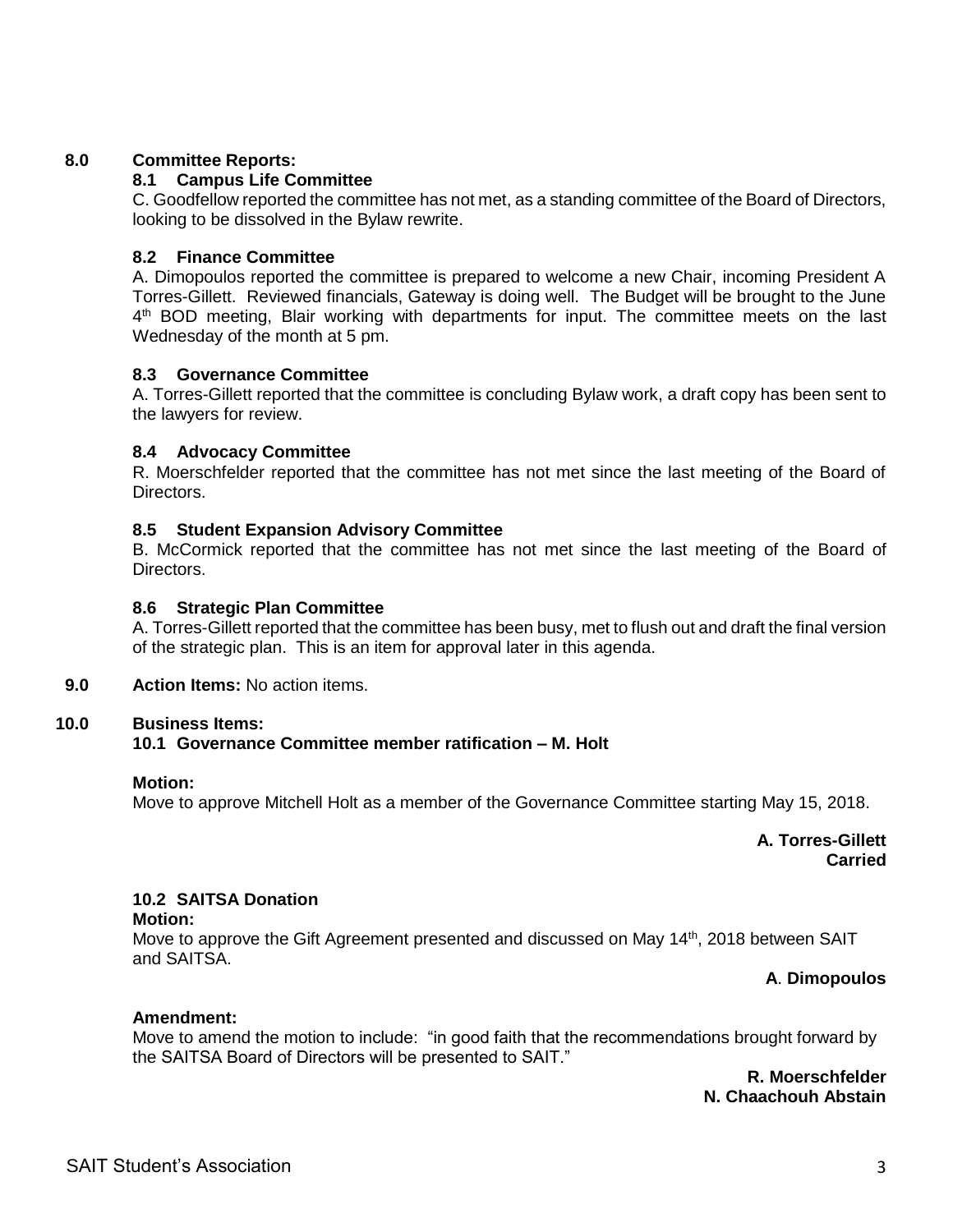## **Amendment Carried**

Amended Motion: Move to approve the Gift Agreement presented and discussed on May 14<sup>th</sup>, 2018 between SAIT and SAITSA in good faith that the recommendations brought forward by the SAITSA Board of Directors will be presented to SAIT.

#### **R. Moerschfelder & N. Chaachouh Abstain Carried**

The SAITSA Board of Directors approved the donation agreement in good faith with the provision that the following recommendations, if possible, would be incorporated into the final agreement:

- SAITSA President and SAIT Board Chair would be signatories on the document;
- Clarification on how the SAITSA Board of Directors will receive financial updates on the performance of the donation investment pre-construction;
- That SAITSA will maintain decision-making capacity over building-naming and room-naming rights;
- If, after two (2) years from the signing of the agreement, construction of a building has not yet commenced, that SAIT would return the donation to SAITSA plus earned interest;
	- $\circ$  That the donation investment is secure, meaning that regardless of the investment performance, that SAITSA will receive 100% of the original donation.

#### **10.3 Strategic Plan Motion:** Move to approve the SAITSA 2018-2023 Strategic Plan as presented.

**A. Torres-Gillett Carried**

**10.4 Advocacy Plan Motion:** Move to approve the Advocacy Report as presented.

**R. Moerschfelder A. Torres-Gillett Opposed D. Venne & N. Chaachouh Abstain Carried**

# **11.0 Information**/**Discussion:**

# **11.1 Resignation of H. Mills**

J. Bettle informs the Board of Directors that he has received the resignation of H. Mills.

## **11.2 Co-Curricular Records Deadline & Validation Process**

R. Paris informs the Board about Co-Curricular validation process and that for Board of Director members the deadline to apply is tomorrow May 15, 2018.

# **11.3 SAIT Start – request for SAITSA volunteers**